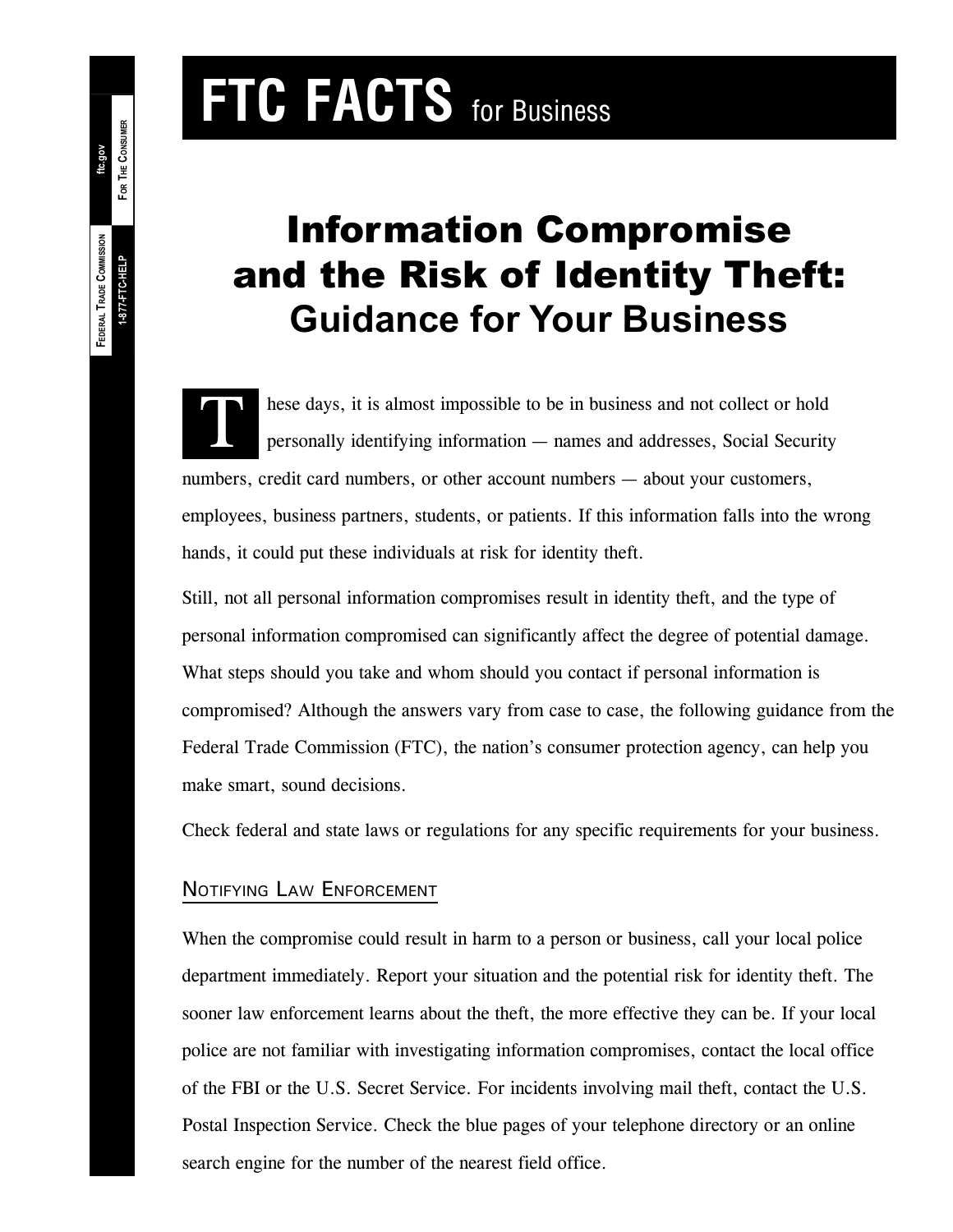# NOTIFYING AFFECTED BUSINESSES

Information compromises can have an impact on businesses other than yours, such as banks or credit issuers. If account access information say, credit card or bank account numbers — has been stolen from you, but you do not maintain the accounts, notify the institution that does so that it can monitor the accounts for fraudulent activity. If you collect or store personal information on behalf of other businesses, notify them of any information compromise, as well.

If names and Social Security numbers have been stolen, you can contact the major credit bureaus for additional information or advice. If the compromise may involve a large group of people, advise the credit bureaus if you are recommending that people request fraud alerts for their files. Your notice to the credit bureaus can facilitate customer assistance.

#### **Equifax**

U.S. Customer Services Equifax Information Services, LLC Phone: 678-795-7971 Email: businessrecordsecurity@equifax.com

#### **Experian**

Experian Security Assistance P.O. Box 72 Allen, TX 75013 Email: BusinessRecordsVictimAssistance@experian.com

#### **TransUnion**

Phone: 1-800-372-8391

If the information compromise resulted from the improper posting of personal information on your website, immediately remove the information from your site. Be aware that Internet search engines store, or "cache," information for a period of time. You can contact the search engines to ensure that they do not archive personal information that was posted in error.

## NOTIFYING INDIVIDUALS

Generally, early notification to individuals whose personal information has been compromised allows them to take steps to mitigate the misuse of their information. In deciding if notification is warranted, consider the nature of the compromise, the type of information taken, the likelihood of misuse, and the potential damage arising from misuse. For example, thieves who have stolen names and Social Security numbers can use this information to cause significant damage to a victim's credit record. Individuals who are notified early can take some steps to prevent or limit any harm.

When notifying individuals, the FTC recommends that you:

- consult with your law enforcement contact about the timing of the notification so it does not impede the investigation.
- designate a contact person within your organization for releasing information. Give the contact person the latest information about the breach, your response, and how individuals should respond. Consider using letters (see sample on page 4), websites, and toll-free numbers as methods of communication with those whose information may have been compromised.

It is important that your notice:

- describes clearly what you know about the compromise. Include how it happened; what information was taken, and, if you know, how the thieves have used the information; and what actions you have taken already to remedy the situation. Explain how to reach the contact person in your organization. Consult with your law enforcement contact on exactly what information to include so your notice does not hamper the investigation.
- explains what responses may be appropriate for the type of information taken. For example, people whose Social Security numbers have been stolen should contact the credit bureaus to ask that fraud alerts be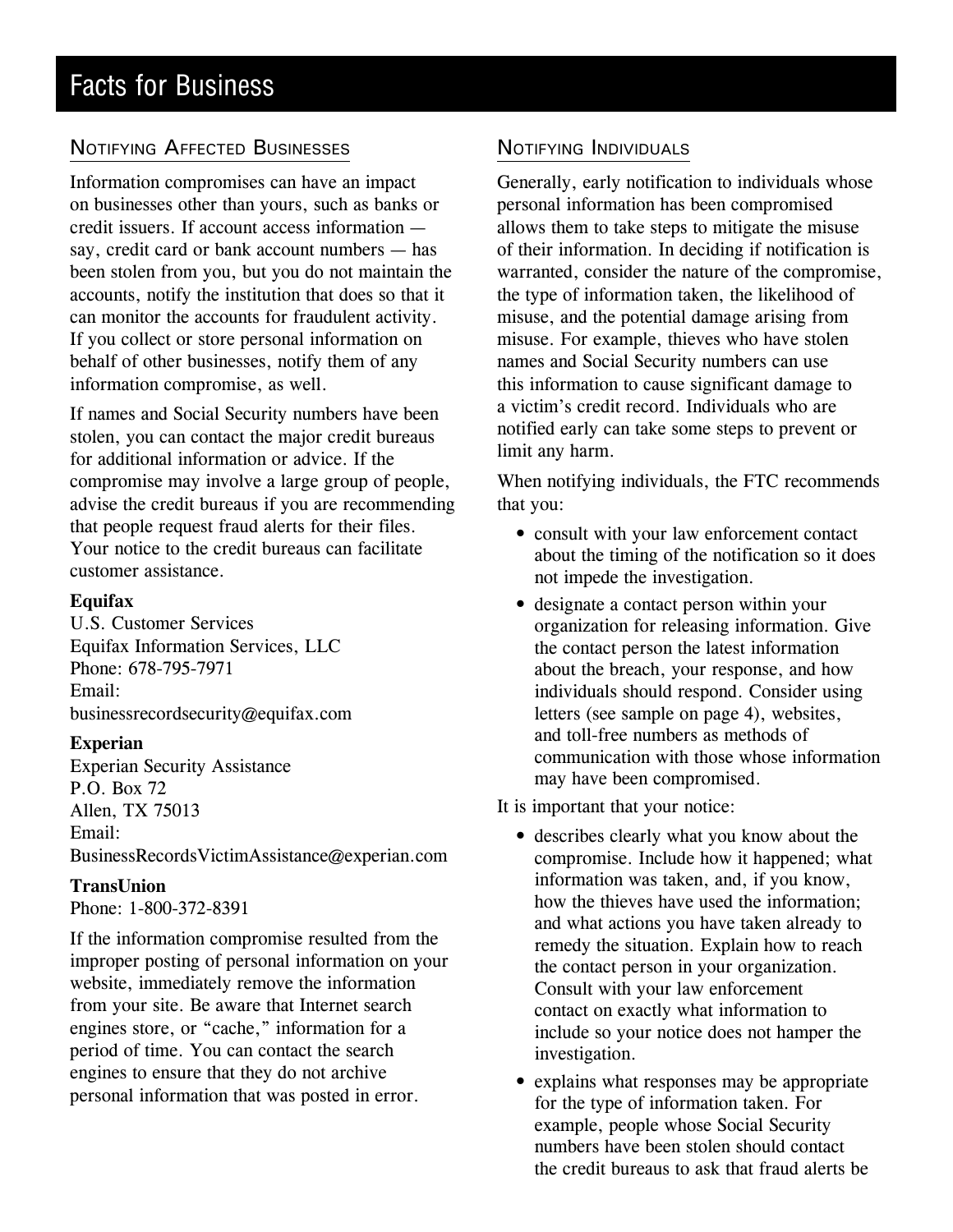placed on their credit reports. See www.consumer.gov/idtheft for more complete information on appropriate followup after a compromise.

- includes current information about identity theft. The FTC's website at www.consumer.gov/idtheft has information to help individuals guard against and deal with identity theft.
- provides contact information for the law enforcement officer working on the case (as well as your case report number, if applicable) for victims to use. Be sure to alert the law enforcement officer working your case that you are sharing this contact information. Identity theft victims often can provide important information to law enforcement. Victims should request a copy of the police report and make copies for creditors who have accepted unauthorized charges. The police report is important evidence that can help absolve a victim of fraudulent debts.
- encourages those who discover that their information has been misused to file a complaint with the FTC at www.consumer.gov/idtheft or at 1-877-ID-THEFT (877-438-4338). Information entered into the Identity Theft Data Clearinghouse, the FTC's database, is made available to law enforcement.

#### MODEL LETTER

The letter on page 4 is a model for notifying people whose names and Social Security numbers have been stolen. In cases of stolen Social Security numbers, it is important that people place a fraud alert on their credit reports. A fraud alert may hinder identity thieves from getting credit with stolen information because it is a signal to creditors to contact the consumer before opening new accounts or changing existing accounts. Potential victims of a theft also should review their credit reports periodically to keep track of whether their information is being misused. For some victims, weeks or months may pass between the time the information is stolen and the time it is misused.

#### FOR MORE INFORMATION

This publication provides general guidance for an organization that has experienced an information compromise. If you would like more individualized guidance, you may contact the FTC at idt-brt@ftc.gov. Please provide information regarding what has occurred, including the type of information taken, the number of people potentially affected, your contact information, and contact information for the law enforcement agent with whom you are working. The FTC can prepare its Consumer Response Center for calls from the people affected, help law enforcement with information from its national victim complaint database, and provide you with additional guidance as necessary. Because the FTC has a law enforcement role with respect to information privacy, if you prefer to seek guidance anonymously, you may do so.

The FTC works for the consumer to provide information on identity theft. To file a complaint or to get free information on ID theft issues, visit www.consumer.gov/idtheft or call toll-free 1-877-IDTHEFT (877-438-4338). The FTC enters identity theft complaints into the Identity Theft Data Clearinghouse, a secure online database available to law enforcement agencies.

### YOUR OPPORTUNITY TO COMMENT

The National Small Business Ombudsman and 10 Regional Fairness Boards collect comments from small businesses about federal compliance and enforcement activities. Each year, the Ombudsman evaluates the conduct of these activities and rates each agency's responsiveness to small businesses. Small businesses can comment to the Ombudsman without fear of reprisal. To comment, call toll-free 1-888-REGFAIR (1-888-734-3247) or go to www.sba.gov/ombudsman.